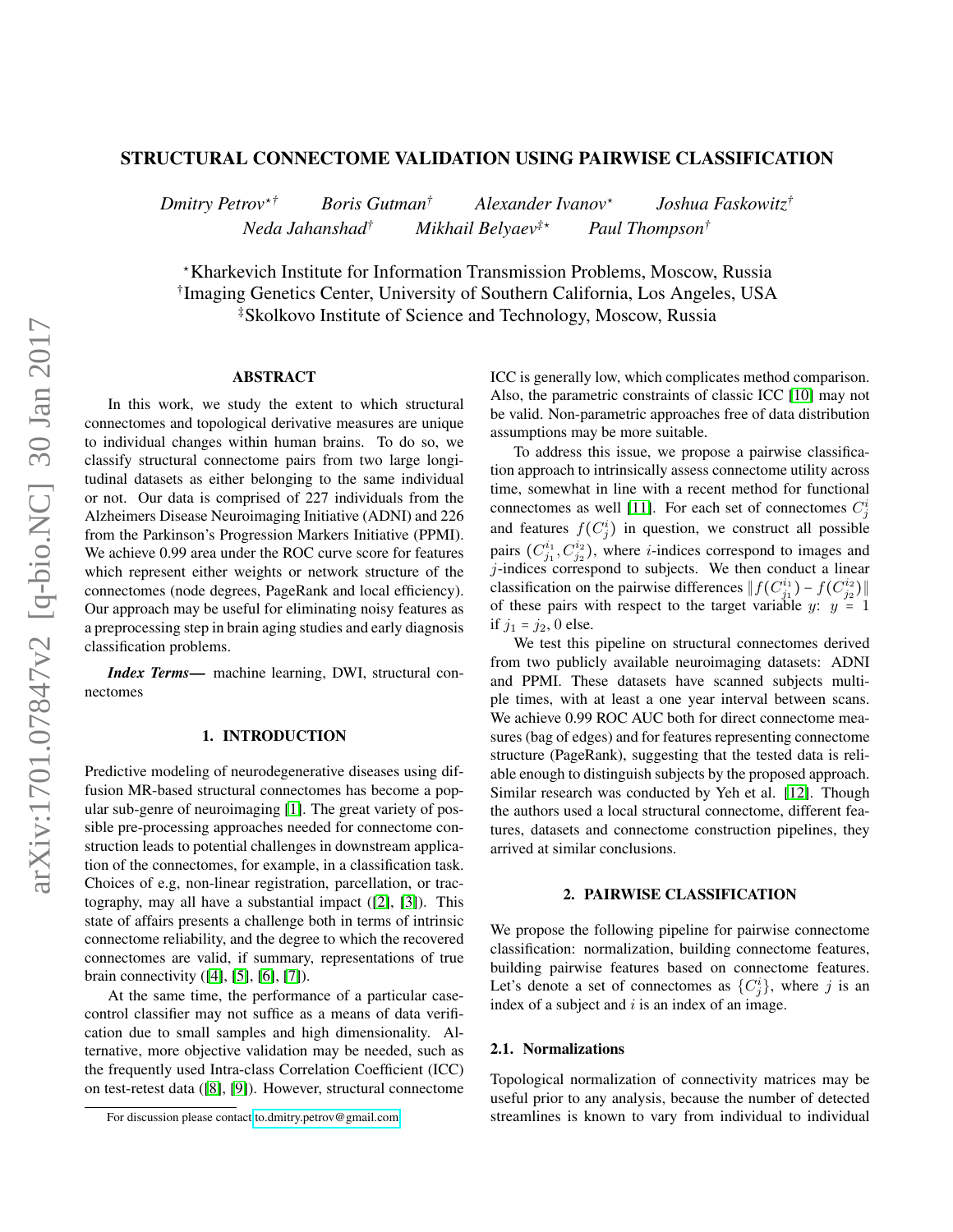and can also be affected by fiber tract length, volume of cortical regions and other factors ([\[13\]](#page-4-10), [\[14\]](#page-4-11)). There is no consensus on the best normalization approach, so we use the three following topological normalization schemes alongside with pure weights (no normalization at all) – by mean, by maximum and binary normalization with zero threshold:  $a_{kl}^b = 1$  if  $a_{kl} > 0, 0$  else where  $a_{kl}$  is a connectome edge.

## 2.2. Network features

For each connectome and each normalization we build "bag of edges" vectors from the upper triangle of the symmetric connectivity matrix. In addition, we calculate eight network metrics for each node: weighted degrees, or strength; closeness, betweenness and eigenvector centralities; local efficiency; clustering coefficient; weighted number of triangles around node. We choose these features because they are well-described and reflect different structural properties of connectomes [\[15\]](#page-4-12). We also calculate PageRank for each node. Introduced in 1998 by Brin and Page [\[16\]](#page-4-13) this metric roughly estimates probability that a person randomly clicking on links in the network will arrive at particular node.

## <span id="page-1-0"></span>2.3. Pairwise features

Each normalization and set of features described above defines a mapping from connectome space to feature space  $C \rightarrow$  $f(C)$ . Since our goal is to check how well this mapping separates connectomes in it, we propose various pairwise features. For each set of connectome features in question we make all possible pairs of connectome features –  $(f(C_{j_1}^{i_1}), f(C_{j_2}^{i_2}))$ . For each pair, we assign a binary target variable  $-1$  if connectomes are from the same subject  $(j_1 = j_2)$ ,  $0 - if they$ are from different subjects  $(j_1 \neq j_2)$ . Finally, for each pair we build a vector of three features, describing their difference  $|| f(C_1) - f(C_2)||$  according to  $l_1, l_2$  and  $l_{\infty}$  norms.

#### 2.4. Classifiers and validation

We use linear classifiers for pairwise classification: logistic regression (LR), SVM with linear kernel and stochastic gradient descent (SGD) with modified Huber loss. We scale features with standard scaling and apply elastic-net regularization for each of classifiers.

Model performance we measure with area under ROC curve (ROC AUC) through a two-step validation procedure. First, for each dataset, we perform hyperparameter grid search based on a 10-fold cross-validation with a fixed random state for reproducibility. For each model we varied overall regularization parameter,  $l_1$ -ratio and number of iterations for SGD. Then we evaluate the best parameters on 100 train/test splits with fixed different random states (test size was set to 20% of data). We report the ROC AUC distribution on these 100 test splits for each combination of normalization/base features/diagnostic group in results section.

#### 3. EXPERIMENTS

#### 3.1. Base data

We used two datasets for our experiments. Our first dataset, the Alzheimers Disease Neuroimaging Initiative (ADNI2), is comprised of 227 individuals (675 scans), mean age at baseline visit  $73.1 \pm 7.4$ , 99 females. Each individual had at least 1 brain scan and at most 6 scans. The data include 46 people with AD (111 AD scans), 80 individuals with EMCI (247 MCI scans), 40 people with LMCI (120 LMCI scans) and 61 healthy participants (160 scans). Second, we used imaging data from the Parkinsons Progression Markers Initiative (PPMI) database. From it we selected subjects with PD (159 subjects) and healthy controls (67 subjects). These included a total of 226 individuals (456 scans), mean age at the baseline  $61.0 \pm 9.8$  years, 79 females. Each individual had at least 1 brain scan and at most 4 scans.

## 3.2. Network construction

Inhomogeneity corrected T1-weighted images for ADNI and PPMI data were processed with FreeSufer's [\[17\]](#page-4-14) recon-all pipeline to obtain a triangular mesh of the gray-white matter boundary registered to a shared spherical space, as well as corresponding vertex labels per subject for a cortical parcellation based on the Desikan-Killiany (DK) atlas[\[18\]](#page-4-15). This atlas includes 68 cortical brain regions; hence, our cortical connectivity matrices were 68×68.

In parallel, T1w images were aligned (6-dof) to the 2mm isotropic MNI 152 template. These were used as the template to register the average  $b_0$  of the DWI images, in order to account for EPI related susceptibility artifacts. DWI images were also corrected for eddy current and motion related distortions. Rotation of b-vectors was performed accordingly. Tractography for ADNI data was then conducted using the distortion corrected DWI in 2mm isotropic MNI 152 space. Probabilistic streamline tractography was performed using the Dipy [\[19\]](#page-4-16) LocalTracking module and implementation of constrained spherical deconvolution (CSD) [\[20\]](#page-4-17) with a spherical harmonics order of 6. Streamlines longer than 5mm with both ends intersecting the cortical surface were retained. Edge weights in the original matrices are proportional to the number of streamlines detected by the algorithm.

PPMI data were processed in a slightly different fashion to account for variability in the acquisition protocols and to show our method is not dependent on any single processing scheme. Images were initially denoised with an adaptive denoising algorithm [\[21\]](#page-4-18) and two DWI acquisitions from each subject were merged. DWI images were corrected for eddy current and motion related distortions, then non-linearly epicorrected with ANTs SyN. Rotation of b-vectors was performed accordingly. Tractography for PPMI data was then conducted in 2mm isotropic MNI 152 space, again using the Dipy LocalTracking module. At each voxel, the CSD was fit-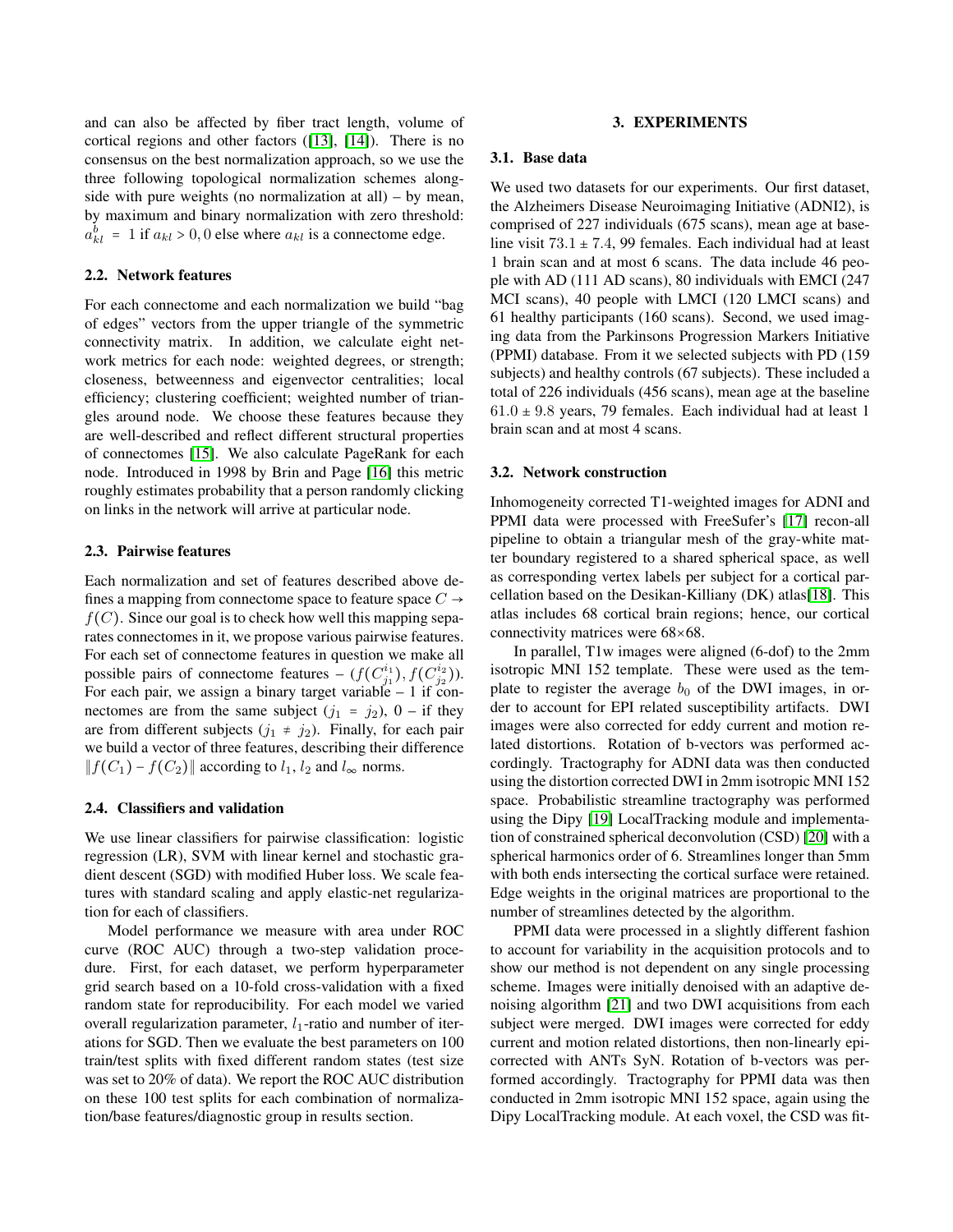ted recursively [\[20\]](#page-4-17) with a spherical harmonic order of 6. Deterministic streamline tractography was seeded at two random locations in each white matter voxel. Similar to the ADNI data, only streamlines longer than 5mm with both ends intersecting the cortical surface were retained.

## 3.3. Pairwise data

For each set of connectomes described above (ADNI, PPMI) we made all possible pairs of connectomes as described in [2.3.](#page-1-0) Using this technique we obtained 227475 pairs (764 of which were labeled as 1) from ADNI2 data and 152031 pairs from PPMI data (301 of which were labeled as 1). Due to huge imbalance of classes in generated pairs, we used all samples with label 1 and equally sized random subsample of 0. Our result do not depend for different subsamples of 0s, so we report them for a fixed random state.

## 3.4. Pairwise classification performance



Fig. 1. Multidimensional scaling for ADNI data based on  $l_2$  norm. Points with same colors represent same subjects. To avoid mess on the pictures we've decided to color only 17 subjects. Other subjects represented by smaller grey markers. Marker shape indicates diagnostic group:  $\circ$  – controls,  $\triangle$  – LMCI,  $\triangledown$  – EMCI,  $\square$  – AD.

Figure 1 shows multidimensional scaling (MDS) based on  $l_2$ -norm dissimilarity matrix of bag of edges for ADNI subjects (for PPMI data picture is essentially the same, so we omitted it). We see that in most cases images from same subject are near each other in that feature space. We also see that there is no such clear picture with diagnostic groups labels.



Fig. 2. ROC AUC distributions for pairwise classification on all ADNI data depending on choice of connectome normalizing scheme and base features. For betweenness centrality, clustering coefficient, eigenvector centrality, PageRank and triangles, we report results only for the binary and mean normalizations. Normalizing by the other norms affects these features identically to the mean normalization.

Figures 2 and 3 quantify this observation for ADNI and PPMI data in terms of ROC AUC distributions depending on normalization and base features. We see that 0.99 ROC AUC can be achieved either for connectome weights themselves, or for features that capture connectome structure. We also see that the choice of normalization greatly affects the accuracy of pairwise classification. Normalizing by the mean is a winner in most cases, with the exception of eigenvector centrality and clustering coefficient features. It is interesting to note that for clustering coefficient and eigenvector centrality, binary normalization performed better than other normalizations even though it preserves somewhat less information.

Figures 3-4 show the ROC AUC distributions of pairwise classification depending on the base features and diagnostic group for connectomes normalized by the mean. We see that there is almost no difference in pairwise classification results in different diagnostic groups. We note that interquartile spread is high for diagnostic groups with the smallest number of subjects.

## 4. CONCLUSION

We have presented a method for structural connectome feature validation through pairwise classification which is free of distribution assumptions. We tested this pipeline on ADNI and PPMI data and obtained high classification performance in terms of ROC AUC suggesting that there are mappings from connectomes to feature spaces that at least differentiate subjects from each other.

It is worth noting that pairwise classification is not a feature selection technique for classification tasks. It is possible that a feature distinguish classes in the context of this work, but fails to distinguish subjects, for example in a diagnostic classification task. Our results suggest that pairwise classi-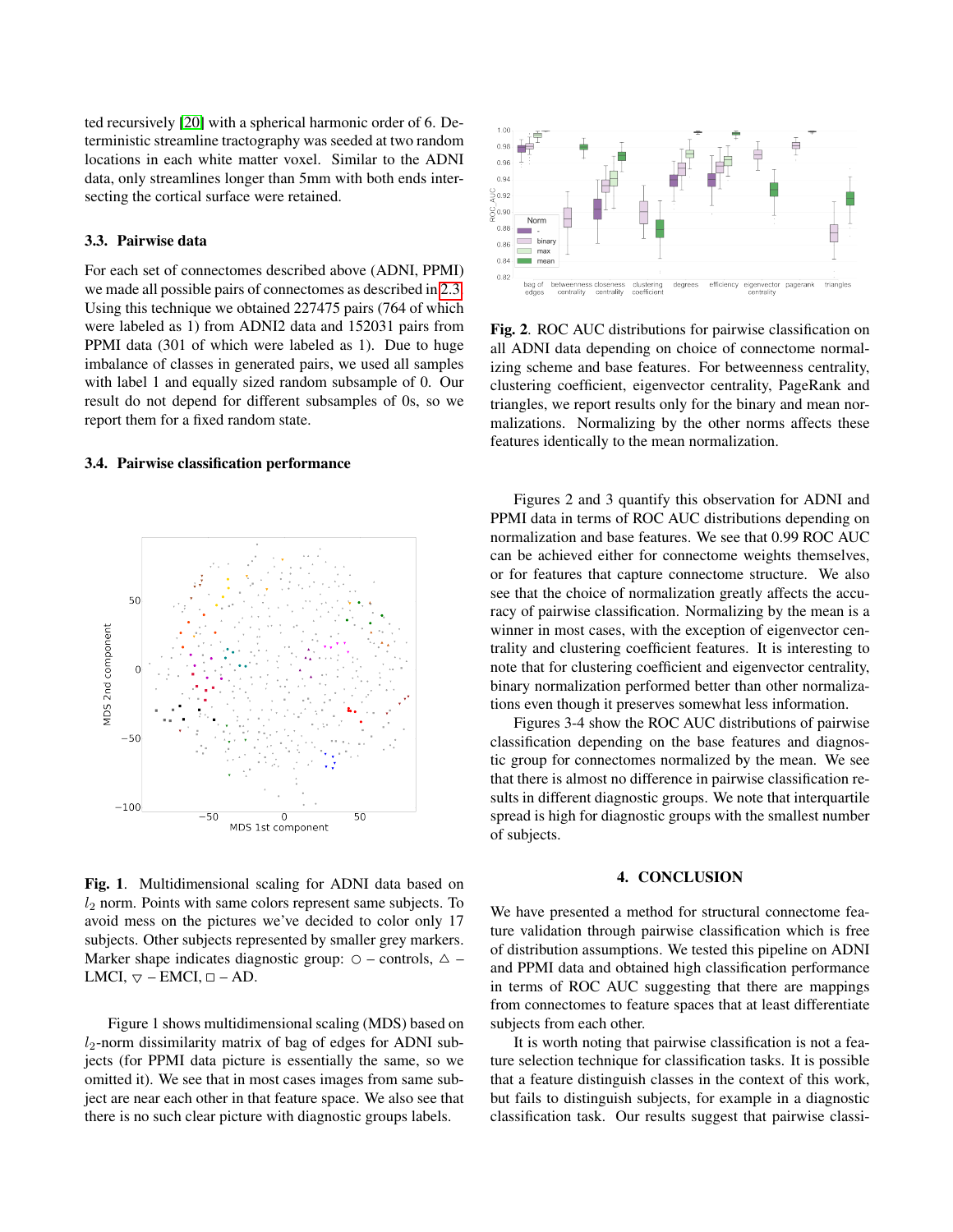

Fig. 3. ROC AUC distributions for pairwise classification on all PPMI data depending on choice of connectome normalizing scheme and base features. For betweenness centrality, clustering coefficient, eigenvector centrality, PageRank and triangles, we report results only for the binary and mean normalizations. Normalizing by the other norms affects these features identically to the mean normalization.



Fig. 4. ROC AUC distributions for pairwise classification on ADNI data for different diagnostic groups on different "base" features. These results are reported for connectome normalization by mean.

fication may be useful for validating preprocessing pipelines and particular features in terms of how much subject-related signal they preserve. As such, it may be treated as a "firstpass" for connectome features to be used in further studies.

There are several limitations. First, we used only one particular pipeline to construct our networks. These results may differ for other tractography algorithms and parcellations. Assessing these effects on pairwise classification is among our future goals.

Second, the downsampling of the "different subject pair" class to ensure balanced samples may lead to optimistic accuracy estimates. A detailed look at the multidimensional scaling plot suggests that a number of connectomes from different subjects are "near" each other, though it is unlikely that our downsampling procedure selects them for training or testing. To answer this question, we plan to apply our protocol without downsampling.



Fig. 5. ROC AUC distributions for pairwise classification on PPMI data for different diagnostic groups on different "base" features. These results are reported for connectome normalization by the mean.

Finally, due to limitations of the data used here, samesubject pairs were constructed from diffusion images acquired at least one year apart. Such a time scale provides ample opportunity for substantial longitudinal effects, such as those due to neurodegeneration, to affect our features. As we cannot exclude such effects, any conclusions to be drawn about optimal network features and normalizations for further studies must be made with the appropriate reservations.

# 5. ACKNOWLEDGMENTS

The results of sections 2 and 3 are based on the scientific research conducted at IITP RAS and supported by the Russian Science Foundation (project 14-50-00150).

Some of data used in preparation of this article were obtained from the Alzheimers Disease Neuroimaging Initiative (ADNI) database. A complete listing of ADNI investigators as well as data acquisition protocols can be found at <adni.loni.usc.edu>. Additional data were obtained from the Parkinsons Progression Markers Initiative (PPMI) database. For up-to-date information on the study, visit <www.ppmi-info.org>.

# 6. REFERENCES

- <span id="page-3-0"></span>[1] Mohammad R Arbabshirani, Sergey Plis, Jing Sui, and Vince D Calhoun, "Single subject prediction of brain disorders in neuroimaging: Promises and pitfalls," *NeuroImage*, 2016.
- <span id="page-3-1"></span>[2] Liang Zhan, Jiayu Zhou, Yalin Wang, Yan Jin, Neda Jahanshad, Gautam Prasad, Talia M Nir, Cassandra D Leonardo, Jieping Ye, Paul M Thompson, et al., "Comparison of nine tractography algorithms for detecting abnormal structural brain networks in alzheimers disease," *Frontiers in aging neuroscience*, vol. 7, pp. 48, 2015.